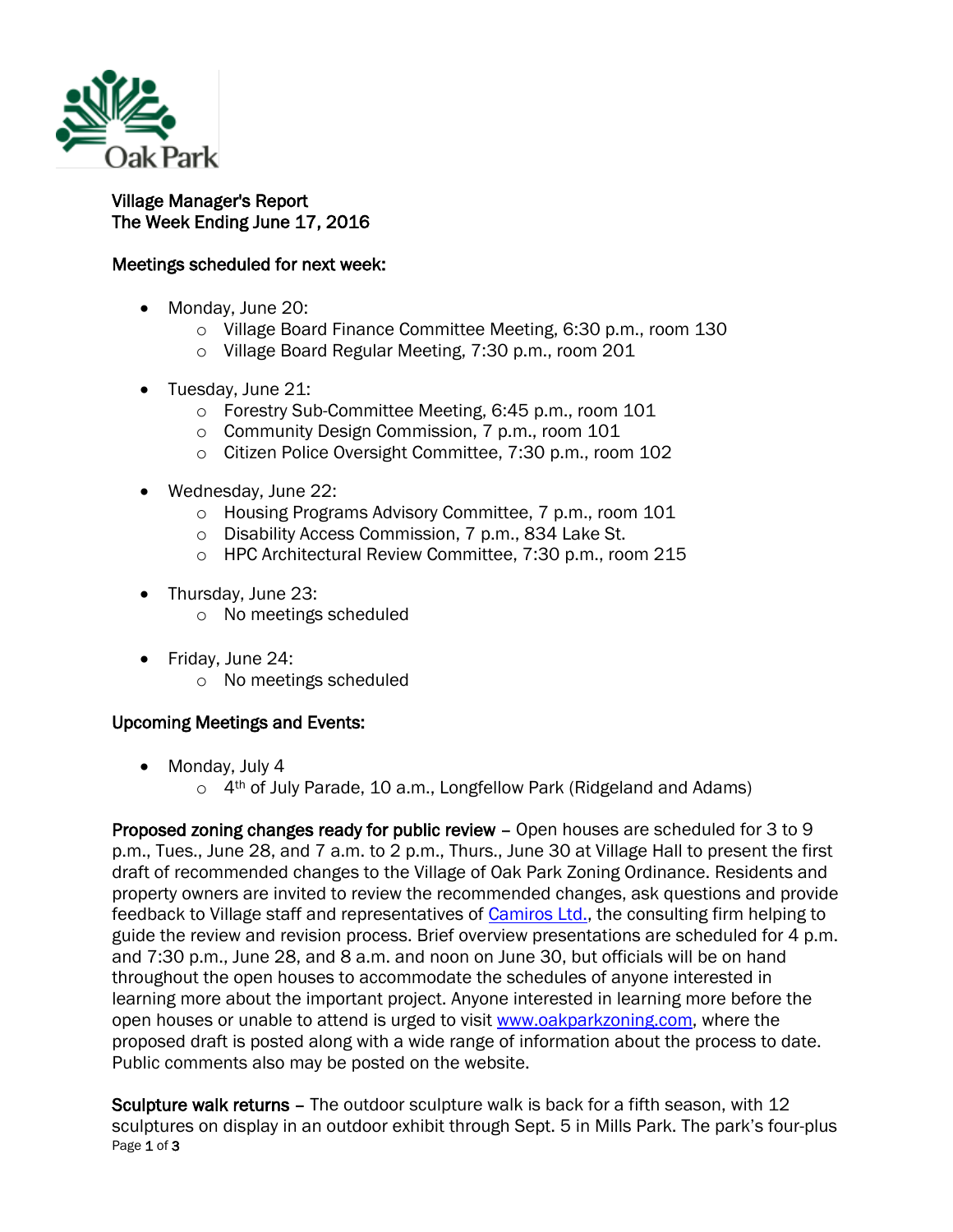acres provide a scenic backdrop for the sculptures, which are displayed along the winding walking paths. This year's sculptures come from near and far. Pieces created by artists from Illinois, Texas, Missouri and Iowa are part of this year's exhibit, including one by Oak Park resident Tia Jones-Etu. Brochures with details about the art and the artists will be available by the exhibit, at all Oak Park public libraries, area businesses near the park and online at [www.oak-park.us/sculpturewalk.](http://www.oak-park.us/sculpturewalk)

Oak Park Station development update - Water and sewer work that required nighttime lane closures on Harlem Avenue have been completed and the street surface permanently patched. However, metal plates were expected to remain in place this week to allow the concrete to properly cure to the strength. Partial lane closures will continue on Westgate Street at least through next week as water mains are installed from Harlem to Maple Avenue. A flagger will be on duty during work hours to ensure safe, two-way traffic flow.

South Boulevard streetscape – Work on South Boulevard continued between Marion Street and Harlem Avenue, with the tentative goal of opening the street to two-way traffic set for July 8. The south side of the street is open to westbound traffic as work continues along the north side. The sidewalk and pavement base east of the CTA entrance is completed and the sidewalk is open to pedestrians. The sidewalk now is closed between the CTA entrance and Harlem Avenue for curb and sidewalk reconstruction. The temporary signals are working and the street lights have been removed along the north side of the street. Work on new street lighting and the irrigation system will proceed in conjunction with curb, sidewalk and pavement replacement activities underway.

Chicago Avenue construction update – With Chicago Avenue still closed for sewer main replacement between Ridgeland and Scoville/Fair Oaks avenues, Engineering staff is working with Police to address concerns with traffic using residential streets to avoid the closure rather than following the detours to Division Street. This phase of the project is expected to take another three weeks and then work will move to between Forest and Grove avenues. The local sewer project will be followed by resurfacing from Harlem Avenue to Austin Boulevard. The state has selected a repaving contractor and work is expected to begin in August.

Transportation enhancement grants – Applications were submitted this week for three [Illinois Transportation Enhancement Program grants.](http://www.idot.illinois.gov/transportation-system/local-transportation-partners/county-engineers-and-local-public-agencies/funding-opportunities/ITEP) Funds are being sought for improvements to the Lake Street streetscape, enhancements to the Marion Street viaduct and to reset or replace the Village's historic sandstone sidewalk segments as needed. Approximately \$29 million is available for selected projects that expand travel choices and improve the cultural, historic, aesthetic and environmental aspects of transportation infrastructure. Award recipients will be announced in the fall.

Citizen volunteers abound – The Village Clerk is reporting that a surge in interest in serving on a volunteer advisory commission, committee or board means that sufficient candidates are in the pipeline to fill every vacancy projected for the remainder of the year. A plumber still is needed for the Building Codes Advisory Commission, however. Additional openings may arise in the coming months as sitting commissioners encounter changes in family and work commitments, according to the Clerk.